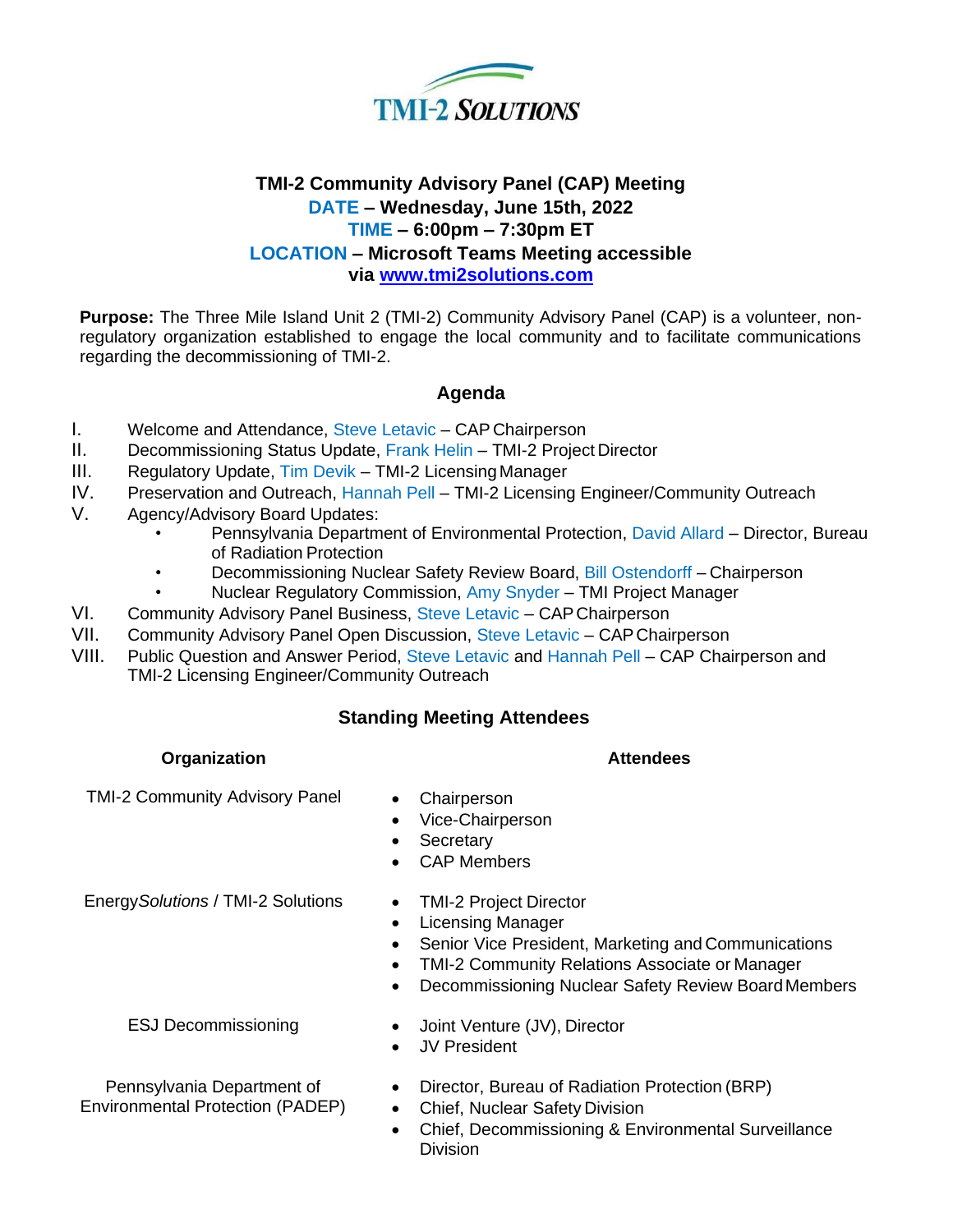

# **Nuclear Industry Acronyms**

| Acronym      | <b>Definition</b>                                         | <b>Additional Context</b>                                                                                                                                                                                                                                                                                                                                                            |  |
|--------------|-----------------------------------------------------------|--------------------------------------------------------------------------------------------------------------------------------------------------------------------------------------------------------------------------------------------------------------------------------------------------------------------------------------------------------------------------------------|--|
| <b>ADAMS</b> | Agencywide Documents Access and<br>Management System      | NRC public document system: adams.nrc.gov.<br>Search by Docket Number 05000320 (TMI-2).                                                                                                                                                                                                                                                                                              |  |
| <b>ALARA</b> | As Low As (Is) Reasonably<br>Achievable                   | Making every reasonable effort to maintain exposures to ionizing<br>radiation as far below the dose limits as practical. (10 CFR<br>20.1003)                                                                                                                                                                                                                                         |  |
| <b>DNSRB</b> | Decommissioning Nuclear Safety<br><b>Review Board</b>     | Independent advisory board for TMI-2 Solutions.                                                                                                                                                                                                                                                                                                                                      |  |
| <b>EAL</b>   | <b>Emergency Action Level</b>                             | EALs are pre-determined, site-specific, observable triggers for<br>placing the plant in a classification such as an Unusual Event,<br>Alert, Site-Area Emergency, or General Emergency.                                                                                                                                                                                              |  |
| <b>EPPI</b>  | Event of Potential Public Interest                        | A site-specific event that does not meet the above EAL<br>classifications but may be in the interest of the public.                                                                                                                                                                                                                                                                  |  |
| <b>GTCC</b>  | Greater than Class C                                      | Category of Radioactive Waste not generally acceptable for<br>disposal at existing (near surface) low level radioactive waste<br>disposal facilities. TMI-2 does not contain any GTCC waste.                                                                                                                                                                                         |  |
| <b>ISFSI</b> | Independent Spent Fuel Storage<br>Installation            | A complex designed and constructed for the interim storage of<br>spent nuclear fuel; solid, reactor-related, greater than Class C<br>waste; and other associated radioactive materials.                                                                                                                                                                                              |  |
| <b>LAR</b>   | License Amendment Request                                 | LARs require review and approval from the NRC. The TMI-2<br>decommissioning LAR was submitted in February 2021:<br>ML21057A046                                                                                                                                                                                                                                                       |  |
| <b>PDMS</b>  | Post-Defueling Monitored Storage                          | The PDMS condition was established following the accident at<br>TMI-2 to establish an inherently stable and safe condition of the<br>facility such that there was no risk to the public health and<br>safety. The PDMS state has been approved by the NRC and is<br>governed by a PDMS Safety Analysis Report, PDMS Technical<br>Specifications, and PDMS Quality Assurance Program. |  |
| <b>PSDAR</b> | Post-Shutdown Decommissioning<br><b>Activities Report</b> | TMI-2 PSDAR: ML21084A229.                                                                                                                                                                                                                                                                                                                                                            |  |
| <b>SCWE</b>  | <b>Safety Conscious Work Environment</b>                  | Defined by the NRC as a work environment where employees<br>are encouraged to raise safety concerns and where concerns<br>are promptly reviewed, given the proper priority based on their<br>potential safety significance, and appropriately resolved with<br>timely feedback to the originator of the concerns and to other<br>employees as appropriate.                           |  |
| <b>SNM</b>   | <b>Special Nuclear Materials</b>                          | Defined by Title I of the Atomic Energy Act of 1954 as<br>plutonium, uranium-233, or uranium enriched in the isotopes<br>uranium-233 or uranium-235, but does not include source<br>material.                                                                                                                                                                                        |  |